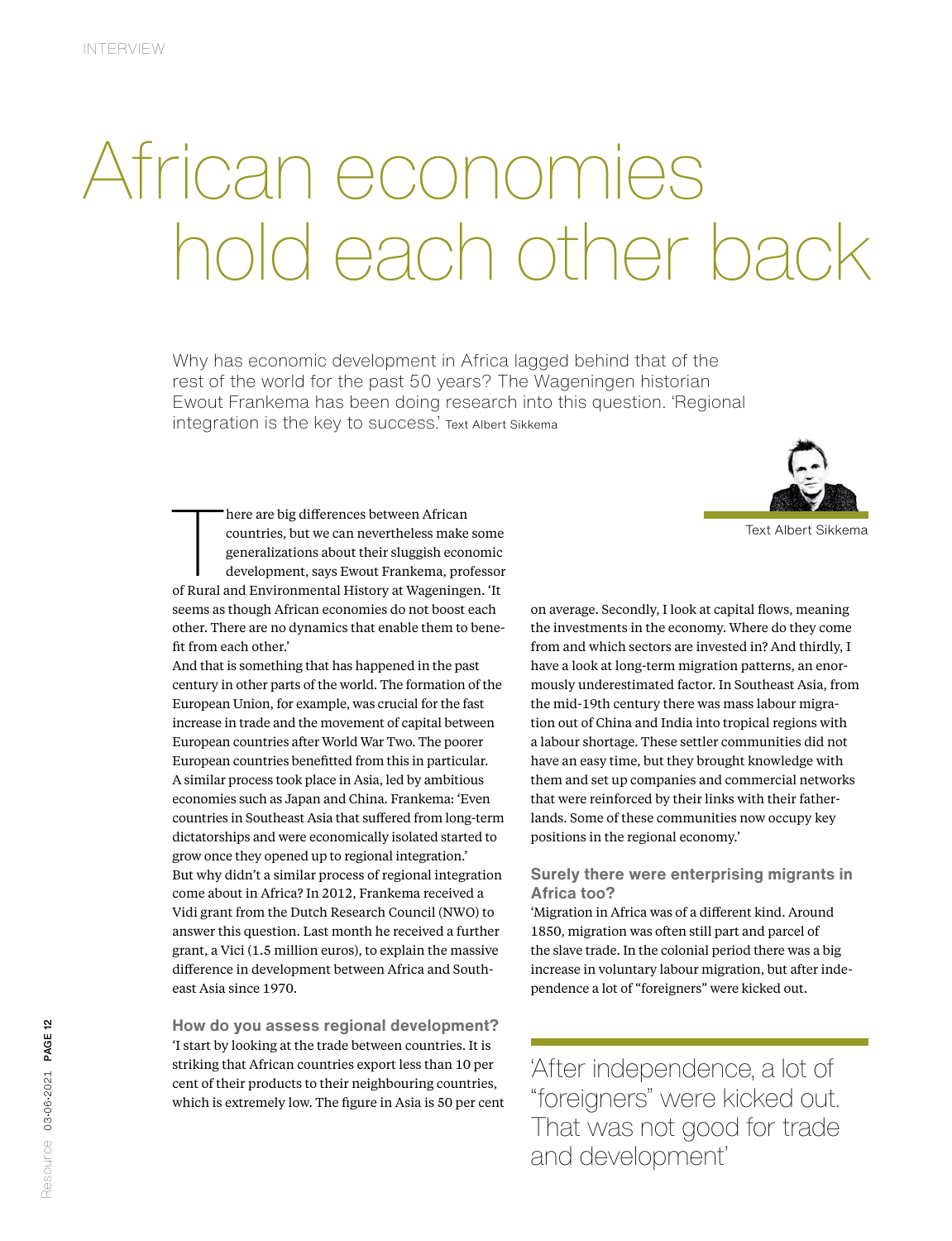

Nigeria, for instance, deported an estimated three million people in the early 1980s. In Uganda and Tanzania, the Indian community, which occupied those key positions in the economy, was deported. That was not good for trade and development. We'll be publishing a book about African migration shortly, outlining some of this migration history.'

### **Why is there so little trade among African countries?**

'In many cases, that regional trade was suppressed in the colonial period. Under colonial rule, African economies

were led even further in the direction of export of minerals and tropical crops, and most of those products went to the colonizing country.'

**But there was a lot of development aid after independence, wasn't there?** 

'We shouldn't exaggerate the scale of that aid, much of which took the form of loans. After many African countries gained independence, there was a decade of optimism about the development of Africa. Many African leaders proclaimed the Pan-African ideal, the notion that everyone was equal, but that idea didn't